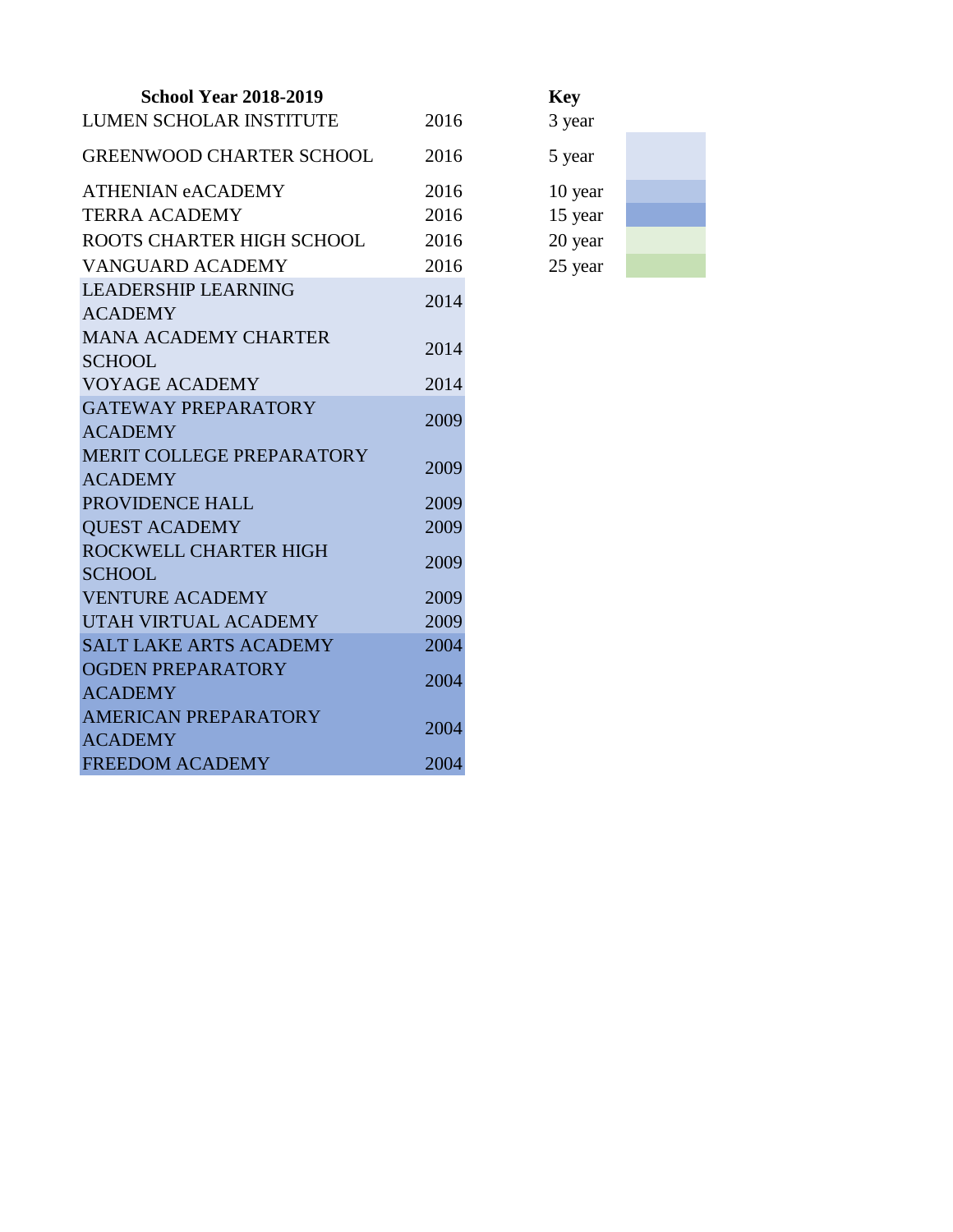## **School Year 2019-2020**

| <b>WASATCH WALDORF CHARTER</b>       |      |         |
|--------------------------------------|------|---------|
| <b>SCHOOL</b>                        | 2017 | 3 year  |
| FRANKLIN DISCOVERY ACADEMY           | 2017 | 5 year  |
| <b>WALLACE STEGNER ACADEMY</b>       | 2017 | 10 year |
| AMERICAN ACADEMY OF INNOVATION       | 2017 | 15 year |
| ATHLOS ACADEMY OF UTAH               | 2017 | 20 year |
| <b>ESPERANZA SCHOOL</b>              | 2015 | 25 year |
| <b>WINTER SPORTS SCHOOL</b>          | 2015 |         |
| <b>DIXIE MONTESSORI ACADEMY</b>      | 2015 |         |
| <b>SCHOLAR ACADEMY</b>               | 2015 |         |
| <b>MOUNTAIN WEST MONTESSORI</b>      |      |         |
| <b>ACADEMY</b>                       | 2015 |         |
| AMERICAN INTERNATIONAL SCHOOL        | 2015 |         |
| <b>OF UTAH</b>                       |      |         |
| UTAH MILITARY ACADEMY                | 2015 |         |
| <b>EARLY LIGHT ACADEMY AT</b>        | 2010 |         |
| <b>DAYBREAK</b>                      |      |         |
| <b>EXCELSIOR ACADEMY</b>             | 2010 |         |
| MOUNTAIN HEIGHTS ACADEMY             | 2010 |         |
| <b>JEFFERSON ACADEMY</b>             | 2010 |         |
| VISTA AT ENTRADA SCHOOL OF           |      |         |
| PERFORMING ARTS AND TECHNOLOGY       | 2010 |         |
| NO UT ACAD FOR MATH ENGINEERING      |      |         |
| & SCIENCE (NUAMES)                   | 2005 |         |
| <b>RANCHES ACADEMY</b>               | 2005 |         |
| <b>DAVINCI ACADEMY</b>               | 2005 |         |
| <b>SUMMIT ACADEMY</b>                | 2005 |         |
| <b>ITINERIS EARLY COLLEGE HIGH</b>   | 2005 |         |
| NORTH DAVIS PREPARATORY              |      |         |
| <b>ACADEMY</b>                       | 2005 |         |
| <b>WALDEN SCHOOL OF LIBERAL ARTS</b> | 2005 |         |
| <b>EAST HOLLYWOOD HIGH</b>           | 2005 |         |
| <b>MOAB CHARTER SCHOOL</b>           | 2005 |         |
| PINNACLE CANYON ACADEMY              | 2000 |         |
|                                      |      |         |
| <b>SOLDIER HOLLOW CHARTER SCHOOL</b> | 2000 |         |
| TUACAHN HIGH SCHOOL FOR THE          |      |         |
| PERFORMING ARTS                      | 2000 |         |
| <b>UINTAH RIVER HIGH</b>             | 2000 |         |

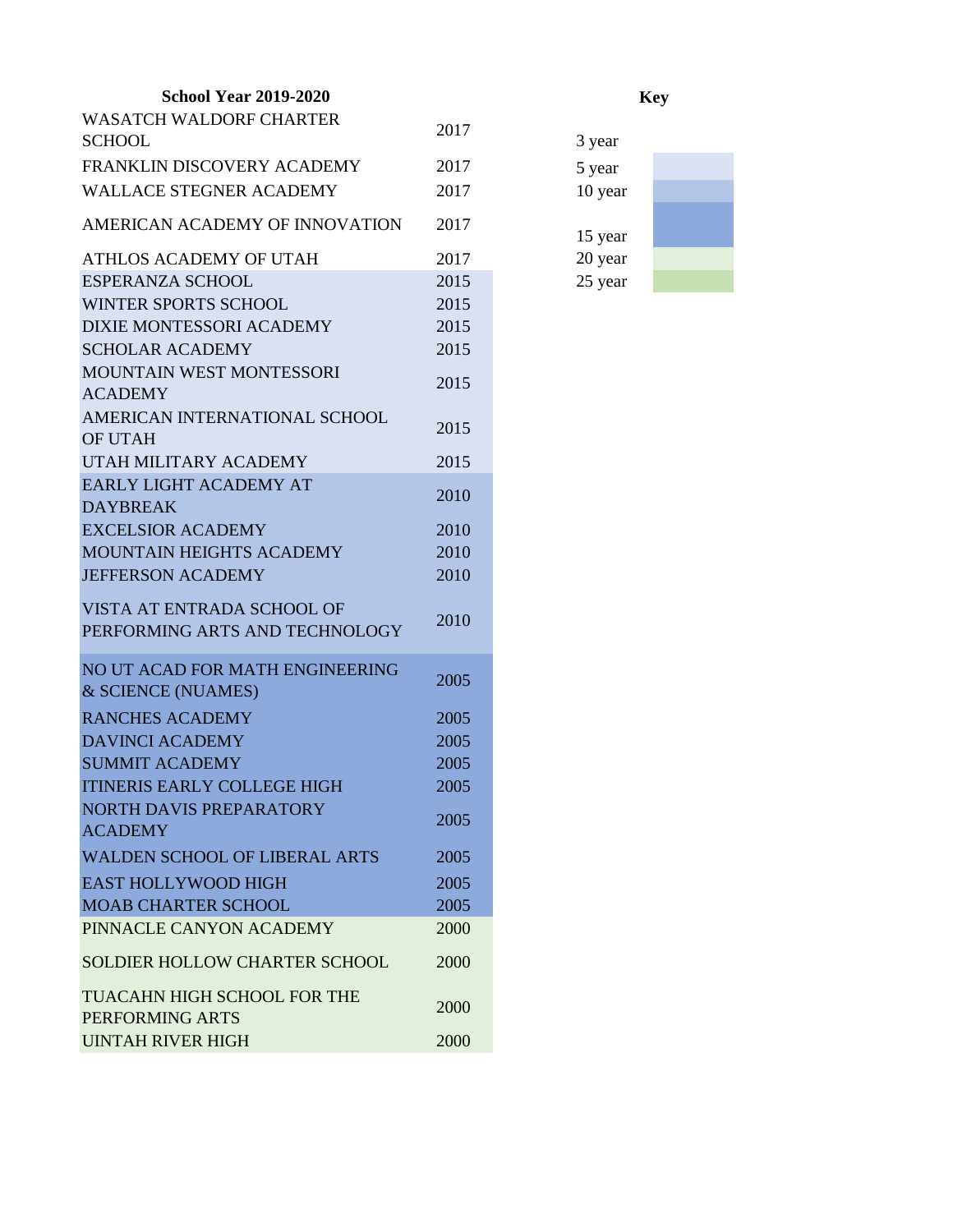| 2018 | 3 year                               |
|------|--------------------------------------|
|      |                                      |
|      | 5 year                               |
| 2018 | 10 year                              |
| 2018 | 15 year                              |
| 2018 | 20 year                              |
| 2015 | 25 year                              |
| 2016 |                                      |
| 2016 |                                      |
| 2016 |                                      |
| 2016 |                                      |
| 2016 |                                      |
| 2016 |                                      |
| 2011 |                                      |
| 2011 |                                      |
| 2011 |                                      |
| 2011 |                                      |
| 2011 |                                      |
| 2011 |                                      |
| 2010 |                                      |
| 2006 |                                      |
| 2006 |                                      |
|      |                                      |
|      |                                      |
|      |                                      |
| 2006 |                                      |
|      |                                      |
|      |                                      |
| 2006 |                                      |
| 2006 |                                      |
| 2001 |                                      |
|      | 2018<br>2006<br>2006<br>2006<br>2006 |

- 
- -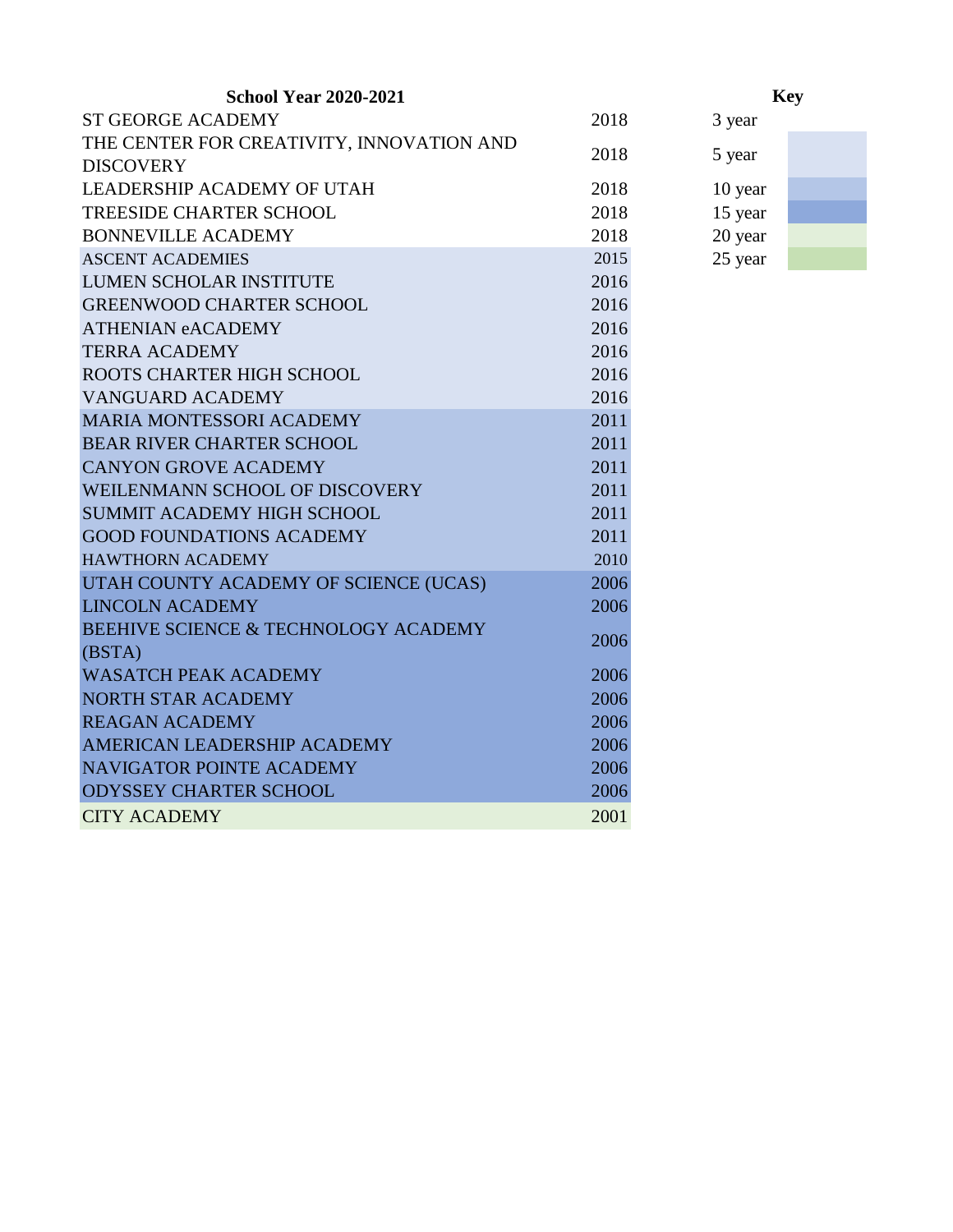| <b>School Year 2021-2022</b>                   |      |         |
|------------------------------------------------|------|---------|
| CAPSTONE CLASSICAL ACADEMY                     | 2019 | 3 year  |
| IGNITE ENTREPRENEURSHIP ACADEMY                | 2019 | 5 year  |
| <b>WASATCH WALDORF CHARTER SCHOOL</b>          | 2017 | 10 year |
| FRANKLIN DISCOVERY ACADEMY                     | 2017 | 15 year |
| <b>WALLACE STEGNER ACADEMY</b>                 | 2017 | 20 year |
| AMERICAN ACADEMY OF INNOVATION                 | 2017 | 25 year |
| ATHLOS ACADEMY OF UTAH                         | 2017 |         |
| UTAH CONNECTIONS ACADEMY                       | 2012 |         |
| <b>ENDEAVOR HALL</b>                           | 2012 |         |
| <b>NOAH WEBSTER ACADEMY</b>                    | 2007 |         |
| MOUNTAINVILLE ACADEMY                          | 2007 |         |
| <b>ENTHEOS ACADEMY</b>                         | 2007 |         |
| PARADIGM HIGH SCHOOL                           | 2007 |         |
| LEGACY PREPARATORY ACADEMY                     | 2007 |         |
| <b>SPECTRUM ACADEMY</b>                        | 2007 |         |
| <b>RENAISSANCE ACADEMY</b>                     | 2007 |         |
| <b>LAKEVIEW ACADEMY</b>                        | 2007 |         |
| <b>SYRACUSE ARTS ACADEMY</b>                   | 2007 |         |
| <b>MONTICELLO ACADEMY</b>                      | 2007 |         |
| <b>GEORGE WASHINGTON ACADEMY</b>               | 2007 |         |
| <b>CHANNING HALL</b>                           | 2007 |         |
| AMERICAN PREPARATORY ACADEMY -<br><b>SALEM</b> | 2007 |         |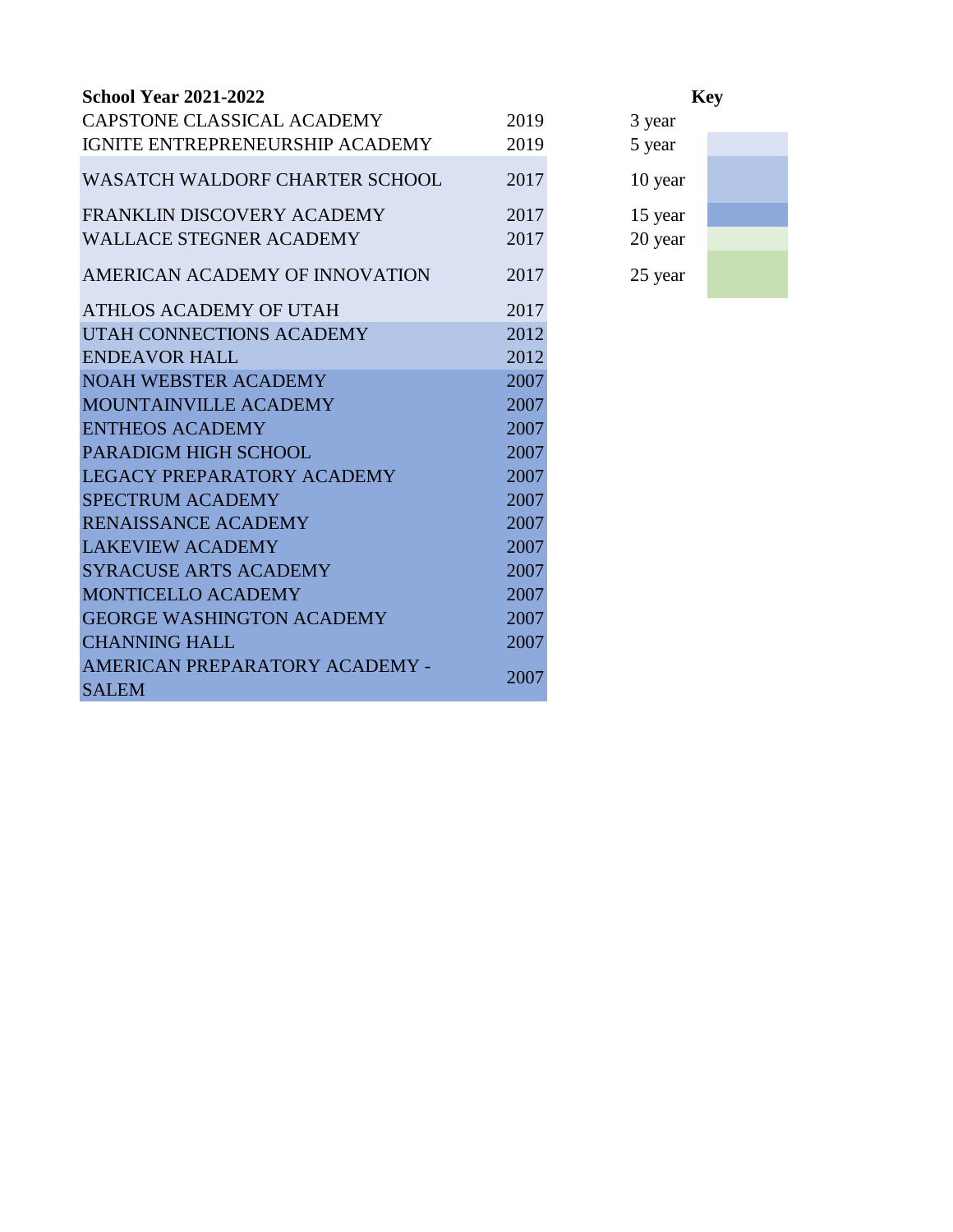| 2020 | 3 year                                                               |
|------|----------------------------------------------------------------------|
| 2020 | 5 year                                                               |
| 2018 | 10 year                                                              |
|      |                                                                      |
| 2018 | 15 year                                                              |
| 2018 | 20 year                                                              |
| 2018 | 25 year                                                              |
| 2018 |                                                                      |
| 2018 |                                                                      |
| 2013 |                                                                      |
| 2013 |                                                                      |
|      |                                                                      |
| 2013 |                                                                      |
| 2013 |                                                                      |
|      |                                                                      |
|      |                                                                      |
|      |                                                                      |
|      |                                                                      |
|      |                                                                      |
|      |                                                                      |
|      |                                                                      |
|      |                                                                      |
|      |                                                                      |
|      |                                                                      |
|      |                                                                      |
| 2003 |                                                                      |
|      | 2013<br>2008<br>2008<br>2008<br>2008<br>2008<br>2003<br>2003<br>2003 |

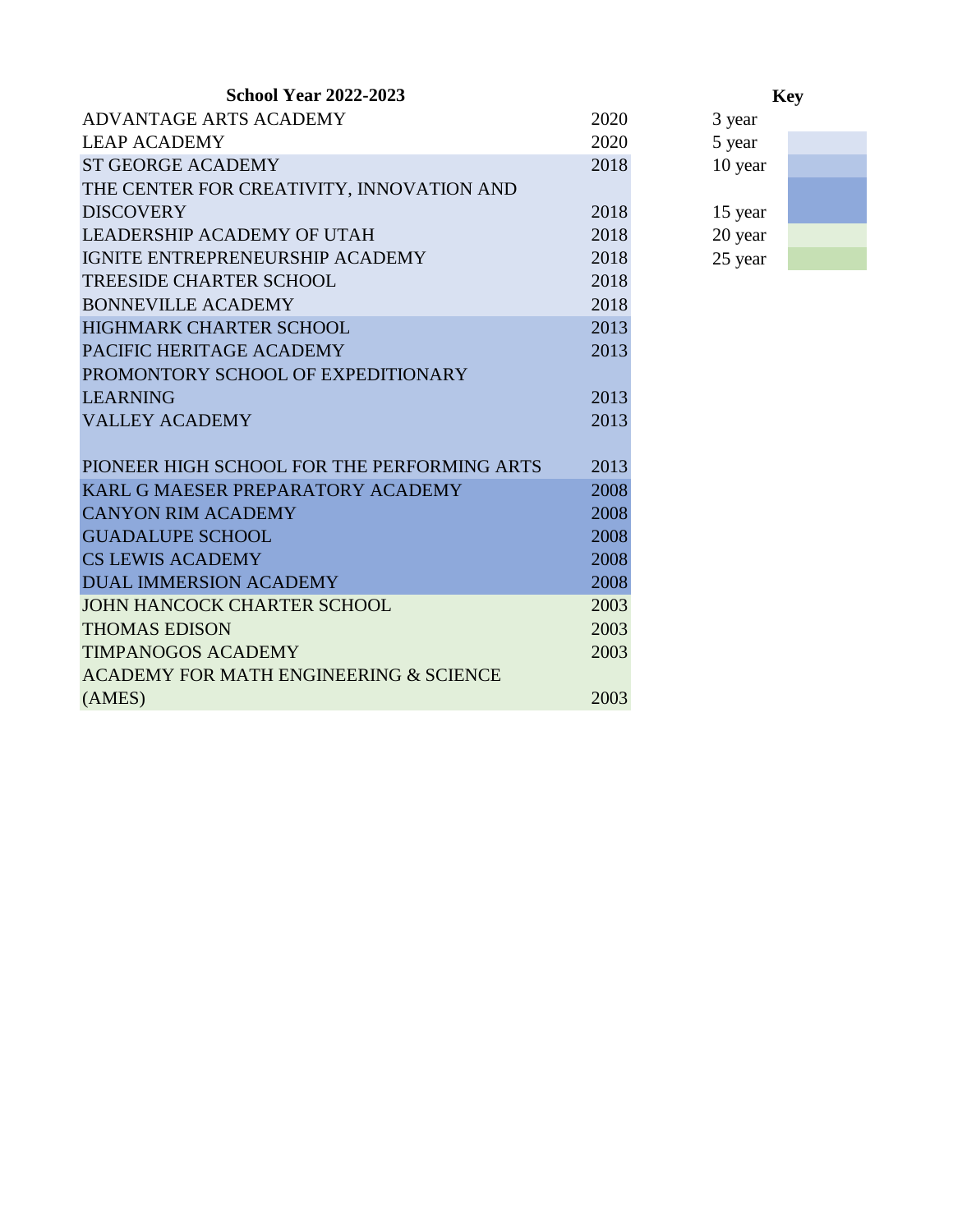## **School Year 2023-2024**

| CAPSTONE CLASSICAL ACADEMY                    | 2019 | 3 year  |
|-----------------------------------------------|------|---------|
| LEADERSHIP LEARNING ACADEMY                   | 2014 | 5 year  |
| MANA ACADEMY CHARTER SCHOOL                   | 2014 | 10 year |
| <b>VOYAGE ACADEMY</b>                         | 2014 | 15 year |
| GATEWAY PREPARATORY ACADEMY                   | 2009 | 20 year |
| MERIT COLLEGE PREPARATORY<br><b>ACADEMY</b>   | 2009 | 25 year |
| PROVIDENCE HALL                               | 2009 |         |
| <b>QUEST ACADEMY</b>                          | 2009 |         |
| ROCKWELL CHARTER HIGH SCHOOL                  | 2009 |         |
| <b>VENTURE ACADEMY</b>                        | 2009 |         |
| UTAH VIRTUAL ACADEMY                          | 2009 |         |
| <b>SALT LAKE ARTS ACADEMY</b>                 | 2004 |         |
| OGDEN PREPARATORY ACADEMY                     | 2004 |         |
| <b>AMERICAN PREPARATORY</b><br><b>ACADEMY</b> | 2004 |         |
| <b>FREEDOM ACADEMY</b>                        | 2004 |         |
|                                               |      |         |

 $10$  year  $15$  year 20 year